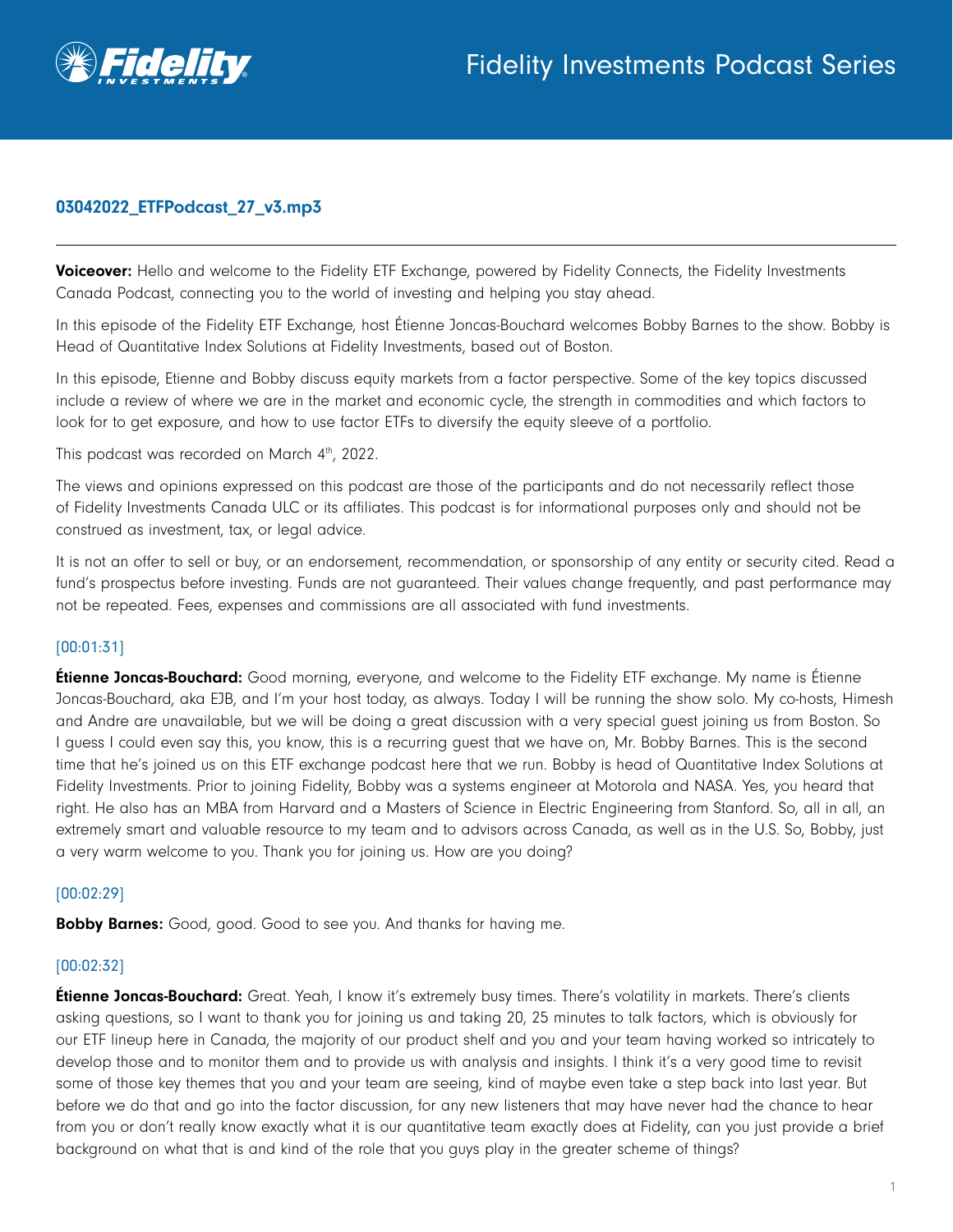

# [00:03:28]

Bobby Barnes: Yeah, sure. What I usually like to do is to demystify what is quant, because a lot of people view it as being a black box. And so the way I describe it, if I have to tell my kids what it is I do for a living, I say that just like any other investors, I'm just picking what stocks. And now I've gotten more multi asset class. So, I'll maybe generalize and say, just picking securities, what investments to make for a portfolio to make money for our shareholders. That being said, it does get a little bit more sophisticated and complicated and how we get there.

And so, as a quant, we use statistics, computers, all that in order to build models to help predict which stocks are likely to go up versus down. And within the greater context of Fidelity, even though as a shop, we're not known per se for quant, but as a capability that we've had for a very long time, in fact, the first Quant was hired in 1965. I think it's the date. And so, we've been using Quant in the investment process for quite a long time. And the group has grown, and so we do all sorts of cool stuff these days where we're helping our portfolio managers turn over more rocks. And so, I'm borrowing from a term from Peter Lynch, who's I guess our greatest investor. But the way to think about that is that by leveraging quant in computers, we're able to build more scale, we're able to look at more investment opportunities and kind of give it a thumbs up or thumbs down. And that, I think, creates a competitive edge for Fidelity over time.

## [00:05:16]

**Étienne Joncas-Bouchard:** Awesome. That's great stuff, and I think it provides a little bit of insight. Sometimes we have to oversimplify things maybe a little bit because we know that it is definitely a lot more complicated than you were mentioning there. But it's great to just see some of the key themes and key things that you guys do on a daily basis.

And, I guess we might as well just get right into it and here at Fidelity Canada, we on the equity side from our ETF lineup, we have five main factors that we've developed as a firm and they are momentum, quality, low vol, high dividend, and value. And all of these factors have shown over a very long period of time that they can add value or they have added value relative to, say, just a broad benchmark for the majority of regions. So that includes Canada, the U.S., as well as international developed markets. So, these factors, albeit they've done very well over the long term, they tend to change leadership throughout the market cycle. So whether, when we came out of the initial COVID-19 drawdown recession, we entered somewhat of an early cycle. I think, 2021, maybe that was already the end of that phase. But nonetheless, I just want your comments, maybe on some factors that surprised last year and some that maybe disappointed.

## [00:06:38]

Bobby Barnes: Sure. Yeah. So I'll start by just helping to frame how one should think about what factors will outperform versus others. You know, it harkens back to when I first started my career in this particular industry. One of my first major projects was to figure out what drives stocks as broad as that sounds. And the answer is earnings and earnings revisions. And so, when it comes to factors, although, they each have outperformed over any 30-year back tests or measurement period, what determines when one factor is going to outperform versus another is going to be due to earnings in the earnings revision story.

And so if you go back to 2021, which you just mentioned, if any of your clients that I spoke to… during that time for the duration of the year, I was pro value. And the reason was because we were in an economic recovery. When you're in an economic recovery, you tend to have positive earnings. Revisions in those stocks are the cheapest. Coincidentally, they're also the stocks that got beaten down prior to the recovery. And so, that's where the most opportunity lies. And so when you fast forward to today, you look at what did the best over 2021. It was value and it was when you peel back the layers of the onion, it was specifically due to the rising earnings or the surprising earnings, surprise to the upside that you got with that factor as opposed to, say, other factors. And so that was aligned with my expectations.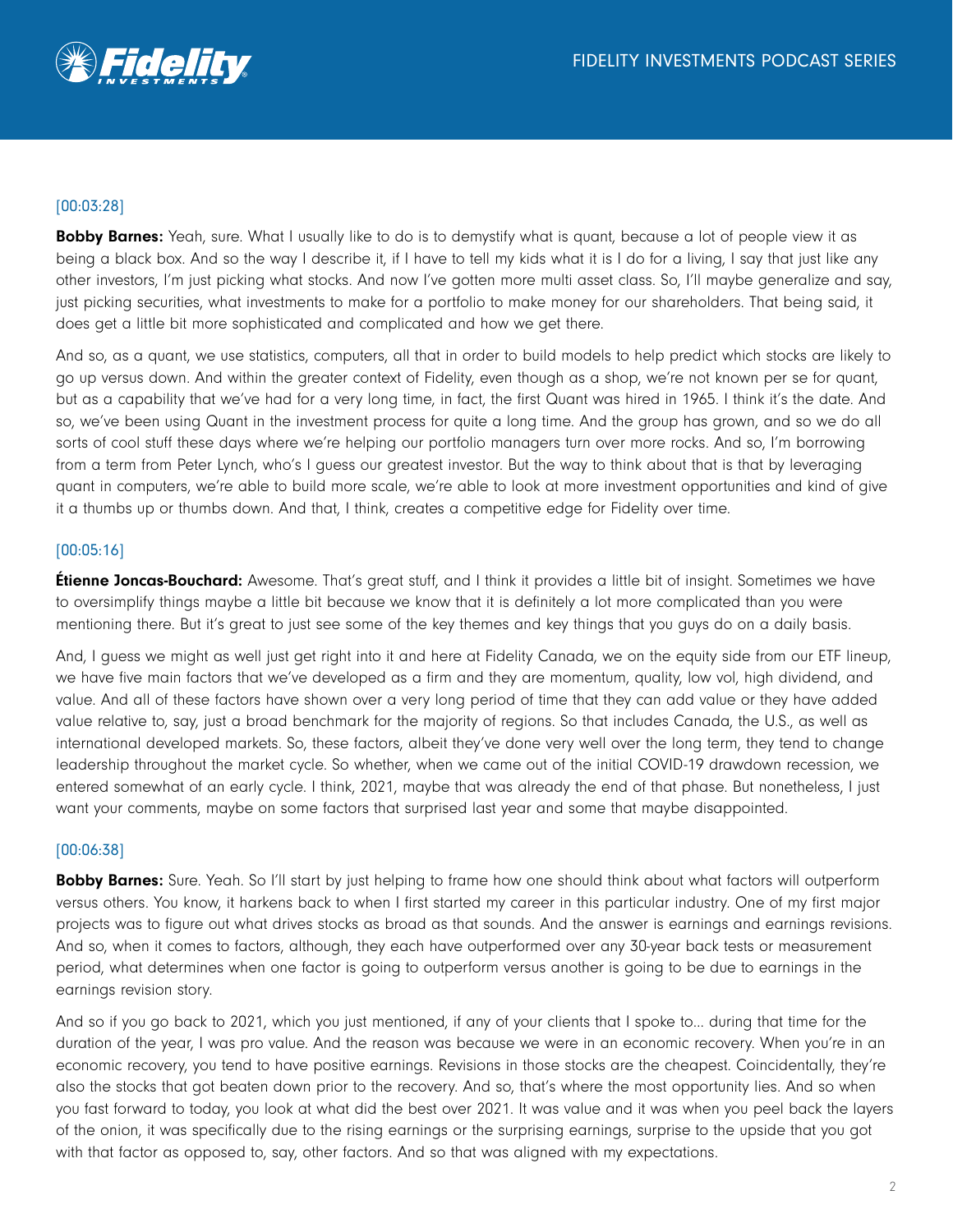

Again, I'd been espousing this throughout the duration of the year, but there were a few surprises at the margin, though. One being, in addition to my prescription for value last year, I was also prescribing for investors to be in smaller-cap stocks because they also tend to be pro-cyclical and you see their earnings surprises to the upside during economic recovery. That did play out for a big portion of the year. But if you remember, 2021 did have a lot of fits and starts. The overarching narrative was reopening. But when you go back through the year, we kind of had reopenings. We had reclosings. Everybody started to get the vaccine. But then Delta hit and then when we started to get some relief from that, then Omicron hit. So by the time we got to the end of the year, I think small size did outperform directionally say versus the S&P 500. But the outperformance wasn't nearly as much as value was, which was along the same lines of the prescription that I had been making.

The other surprise at the margin, I would say, was quality. Now quality is, kind of the way you define it is in the eye of the beholder. So, you mentioned our suite, which is proprietary. We leverage ... our quality definition is largely leveraged off of our symbiotic relationship with our fundamental counterparts again, which is, I think, a competitive advantage that we have versus others. And so our quality product actually outperformed in 2021, and that was not what I had been prescribing in the year. You know, when you're going through an economic recovery, typically another way that people talk about that is it's a junk rally. So you would not have expected quality to outperform.

That being said, though, it wasn't consistent across the globe. You mentioned that we've got a global suite, we've got U.S., Canada, develop international. And so our U.S. quality outperformed, which was unusual in 2021 given the recovery. But then when you look across these other regions like Canada and develop international, it was more aligned with my expectation going into the year, which is that you didn't want to be in high quality. You wanted to be in the pro-cyclical factors like value, which was, I think, our best factor in all the regions.

## [00:10:48]

**Étienne Joncas-Bouchard:** That's great stuff, and there's a lot of stuff to unpack there, and I had prepared a set list of questions and I'm already throwing those out the window almost just because there's a few interesting comments there. The first being with regards to value, like you mentioned, what's really interesting is the strength in earnings growth in a lot of those names and sectors that were overweight relative to the benchmark did extremely well. We actually saw, if we look at like our U.S. value ETF, albeit, above 30 something percent performance, valuations on the most part actually came down. So you saw like those multiples compressed just by the sheer strength of the earnings growth, which I think was absolutely, definitely a positive and a driver of performance. And the second thing that you mentioned, which is really interesting, is that value and quality both outperform, which generally speaking, you'd correct me if I'm wrong, they tend to have a negative excess return correlation over time. So when one's outperforming, usually the other one's underperforming and vice versa and hence the value in combining them, I think, in the long term.

But yeah, that was a really interesting one.

The last thing I'll add before we move on from this little segment is you mentioned the differences between regions, and it's actually quite surprising that U.S. quality did better than, say, Canadian or international, simply from the fact that your reopening story was a lot stronger than our reopening stories, right? I imagine much of that is probably due just simply from the investment universe that we start off with is just probably tilted towards value by nature. You know where you got more energy and financial and stuff like that in Canada? I don't know if that that would make sense. Is that a contributor, you think?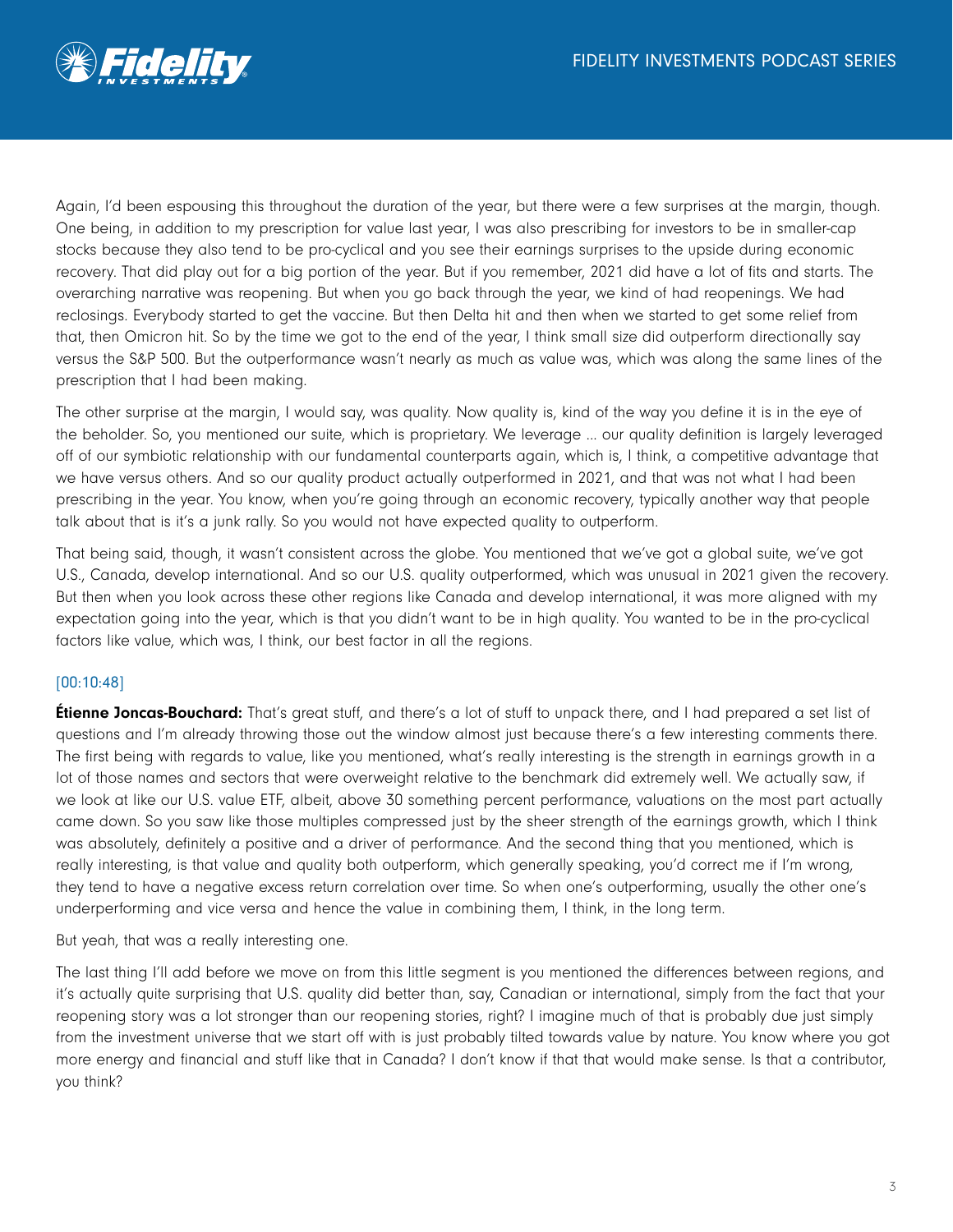

# [00:12:28]

**Bobby Barnes:** Yeah, that's a very good point. I think the way I would attribute it would be to the composition differences across the regions because if you compare the broad market, you know, say, the S&P 500 vs the TSX, the S&P 500 has a much bigger weight to say tech than Canada does. Same is true for develop international. There's far less tech over there. And, with respect to quality, I think it's probably idiosyncratic to the United States, given that tech makes up so much of our benchmark. Quality is kind of overweight those FAANG names, the quality, the more profitable FAANG names. And so specifically, if you look at stocks like Microsoft, Apple, even Facebook.

And so even though we were in an economic recovery in 2021, there were some interesting growth stories, embedded within some of those mega-cap tech that are high quality, that are unique to the kind of the U.S. market. You know, with Microsoft being a key example of that where there's so much growth runway with their cloud business and the adoption of the cloud. Some of that, I think, was even accelerated with work from home and things going virtual. And so, I think that kind of helped provide a tailwind to U.S. quality, whereas you didn't see similar tailwinds in these other places. I think to your point, a large part of that was just due to a difference in the composition, the sector composition across these regions.

## [00:14:19]

**Étienne Joncas-Bouchard:** Absolutely, that seems to make a lot of sense. I mean, obviously we know it. I mean, we're in Canada here. Our index is not the best diversified. It doesn't have the best sector to diversification, let's just put it that way. But thankfully, we have the flexibility to invest globally. And I think a lot of Canadian investors are slowly, gradually reducing that domestic bias, albeit right now, I mean, it seems like a good place to be given the energy component. And I guess I'll take that route for my next question, which is, commodity prices have risen quite substantially, especially in the energy complex. Is this something that you see as sustainable and currently the way that factors are positioned, would value be kind of the factor that would give you the most exposure to commodities?

## [00:15:08]

Bobby Barnes: Wow, that's a very fascinating question, and there's a lot to unpack there. Gosh, where to start? I'll start by acknowledging that, yes, commodities have been on a tear and there are pockets of commodities that I think could be sustainable, specifically energy. And the reason I say that is because we've experienced a pretty dramatic underinvestment in the energy and the production capabilities over the last couple of years. And so, where we are right now is there's a supply/demand imbalance. The world reopened and demand came back faster than supply.

And, I'll use the U.S. as an example. The last time I looked, the number of rigs, these machines that they're sucking oil out of the ground, today, there are still 30 percent fewer of these rigs than there were pre-pandemic, right? And so, we're just not able to suck this fuel out of the ground. Meanwhile, the world is reopening. I mean, our mask mandates are going away here pretty soon. I think, hopefully knock on wood, international travel will open back up again. I think I feel like Canada, as well as feel the U.S. is going to start doing more business travel going into 2022. And so all that's going to be incremental demand for oil. So that's the one pocket of commodities I think I'm on constructive on. The reason why I frame it that way is that, we haven't gotten into it, but maybe that's where we're going to head is into my outlook for 2022.

# [00:16:52]

**Étienne Joncas-Bouchard:** Oh yeah, we'll get there. But you go ahead, please go ahead. I think it's definitely the right time because like you said, it's going to be that transition from value leadership to what we were discussing prior to the call. That outlook is seemingly changing in 2022 with a bit of a ... anyways, give me your top-down perspective because I thought it was really, really interesting.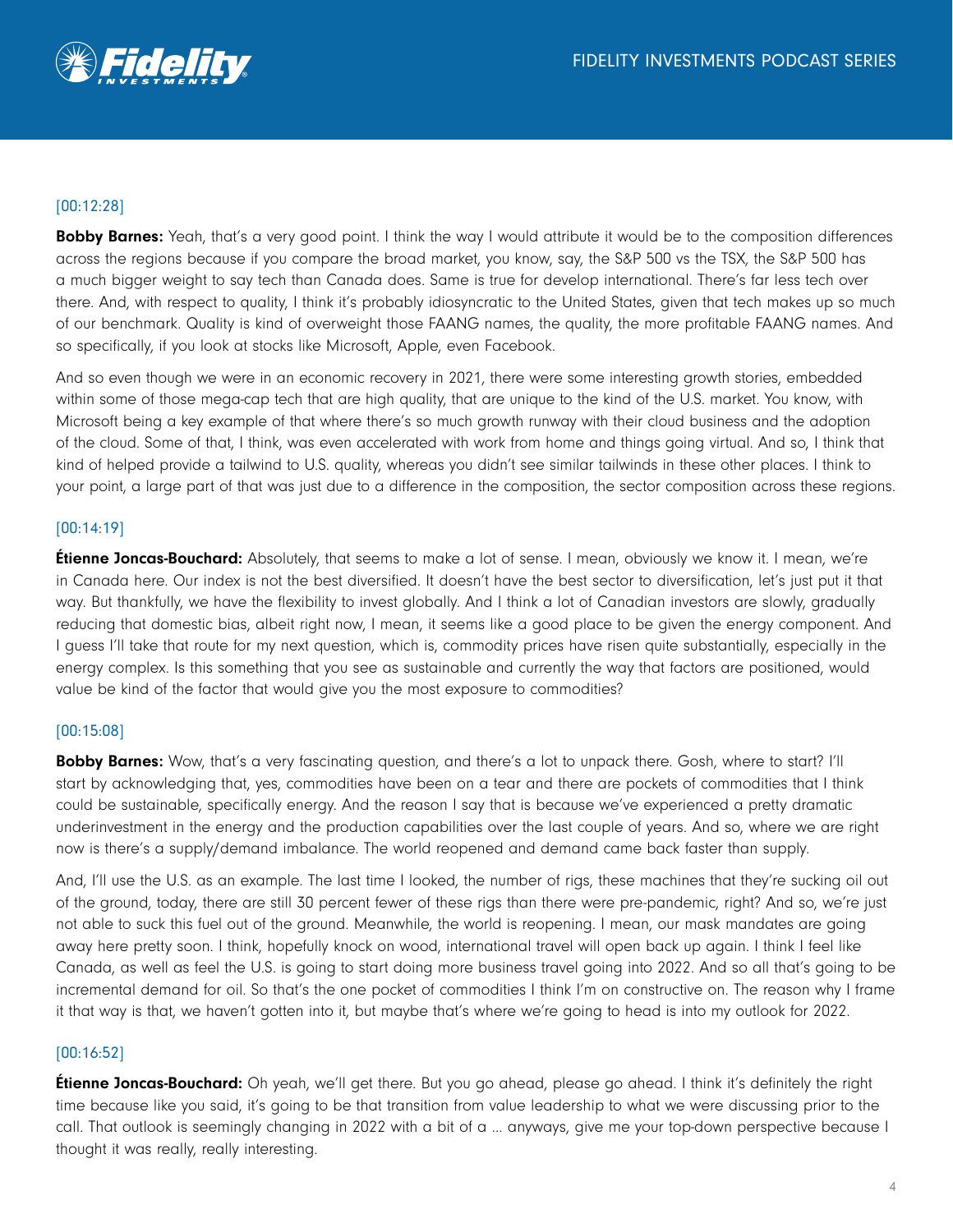

# [00:17:14]

Bobby Barnes: And so in normal scenarios, the commodities rise at the same time value outperforms, and all of that is due to rising economic activity. Like I said, you always got to tie this back to the economic activity and how that impacts earnings. And so you take everything that I just said with oil just a minute ago, my outlook for 2022, actually, is that we're going to be in a global slowdown. And so given that backdrop, I'm actually less constructive on value. Value typically doesn't do well when earnings are slowing and revisions are being revised downward. Typically, you need to go into more defensive factors like high quality and low volatility and even momentum. And so, for those reasons, I think that we'll be in a unique scenario where we could be at the end of this year, 2022, with oil being up because of the fundamental supply/demand characteristics I just mentioned but against the backdrop of slowing economic growth on a global level. And so that's going to be a headwind to other commodities: steel, aluminum, and other base metals.

## [00:18:43]

**Étienne Joncas-Bouchard:** Base metals and stuff like that.

## [00:18:45]

Bobby Barnes: Base metals and then same thing on the factor side, it's going to be more of a headwind for value.

## [00:18:50]

**Etienne Joncas-Bouchard:** Interesting. Interesting. So this is one thing and also why obviously I'm biased, but why I'm fascinated about factors is simply the fact that they're also extremely dynamic. And, when you're mentioning, so high quality as we enter somewhat that transition from the mid to late cycles, we've seen some of that peak acceleration in economic growth as we head into that gradual slow down not to say contraction per se or the R word like you told me the other day, but just to say, we've somewhat peaked. Energy, which traditionally has not been in the value or in, excuse me, in the quality screen or framework, that can change also like if these companies because there's this long-term supply/demand imbalance that's been created due to, like you said, under investment from a capex perspective, and usually you said from a U.S. perspective, it's the same in Canada. We've seen capex come down drastically, like we just had our rebalancing period for our Canadian high-quality ETF. It's now overweight energy. How does that happen?

#### [00:19:53]

**Bobby Barnes:** Yeah, it's a good question. And it's a fascinating time. So you know, one thing I'll share about energy companies that your viewers might not realize or appreciate is that with oil now, I think this morning I look at Venus clock??? coming in at 110 dollars a barrel. These oil companies are because they have limited their capex, they really, I use the analogy of you sending your kid off to camp, they kind of get in shape and they come back bigger and stronger. That's kind of what you have here. I mean, in order to survive the pandemic. Let's not forget, in 2020, the price of oil. I think the oil futures went negative.

## [00:20:36]

**Étienne Joncas-Bouchard:** Oh yeah, minus thirty something dollars, you're getting paid to take on barrels home. Need a bigger backyard.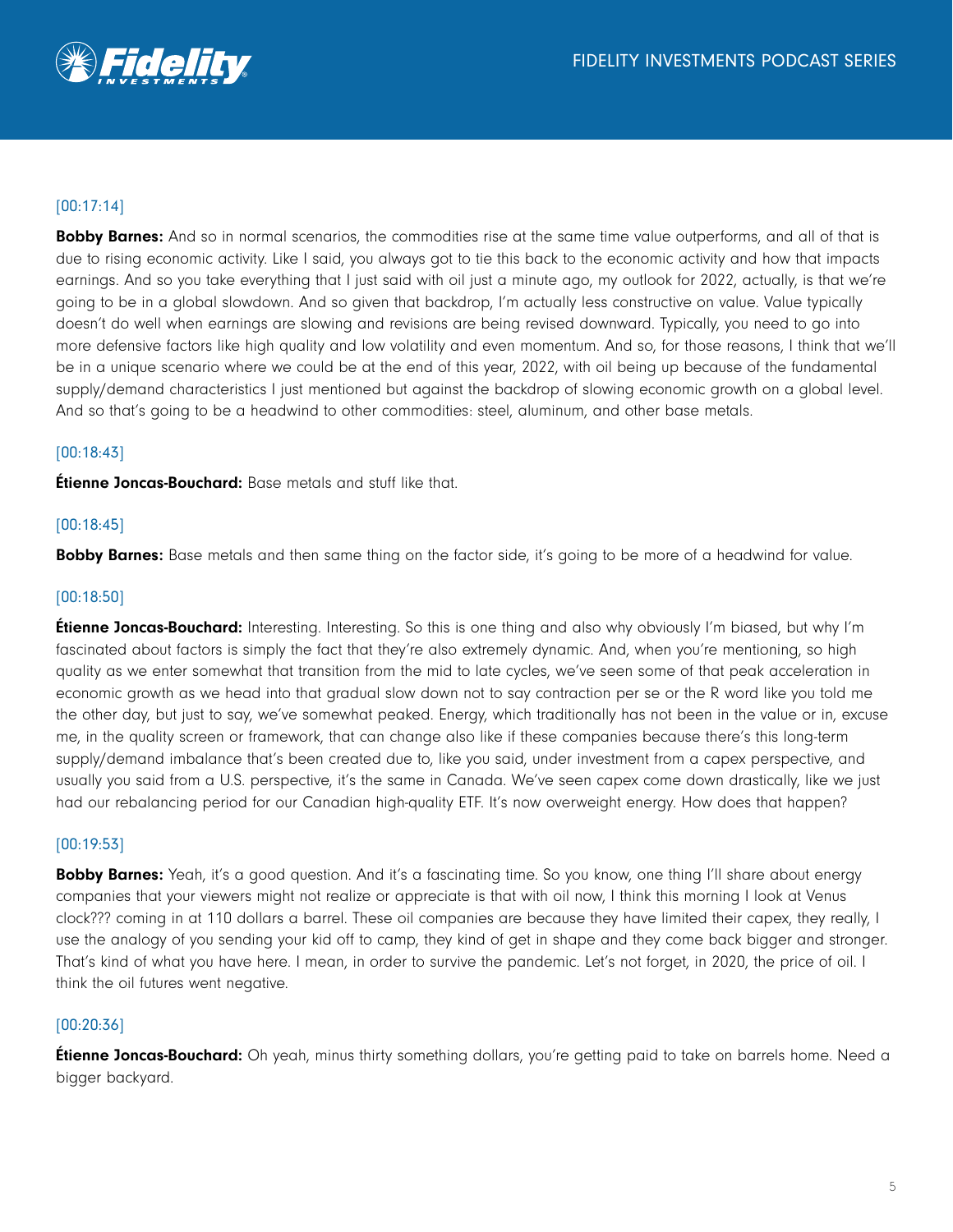

# [00:20:42]

Bobby Barnes: Yeah, they pay you to take their barrels. And, in that kind of backdrop, these companies make a lot of cuts, right, in order to survive and they get much leaner and more efficient. And so now, this idea that with \$110 oil, these companies are printing money, I mean, one of our strategists the other day said, you know, some of these integrated oil companies have like seven to eight percent free cash flow, which is like an unheard of number. Companies don't trade in that kind of multiple or print that kind of money, but that's the situation we are in now where they're not investing for growth. They're really just harvesting the returns from this unique opportunity. And so as such, quality as we define it, we define it a couple of different ways.

Generically, you can think of all of our expressions or definitions of quality as being some expression of profitability. And so that's things like RWE. I mentioned free cash flow, free cash flow margin. These energy companies, as it stands today, are starting to profile well in some of those definitions. That being said, we do take some longer-term expressions of quality as well that energy does not profile as well on, like we look at the five-year stability of cash flows and so on. On a measure like that is looking back that far, obviously they're still not going to be looked at well, but on a last 12 months, you know, free cash flow margin or RWE, you know,

## [00:22:18]

**Étienne Joncas-Bouchard:** Yeah, those are looking good,

## [00:22:20]

**Bobby Barnes:** They're starting to look quite good.

## [00:22:21]

**Étienne Joncas-Bouchard:** Yeah, that's really interesting. And that's like you said, for example, the stability of cash flows, like that is not the way you would generally define the energy industry as a whole, right? So maybe this could be a short-term thing, but I thought that was interesting when I saw our recent rebalancing and it's something that I always mention to advisors that we work with and the fact that investment thesis you're buying into, whether that's quality, value, momentum, whatever, we are going to follow that thesis based on what the market gives us, right? We will react to the fundamental characteristics and allow it to adapt over time. So you might not necessarily be owning the same thing six months out than you are now. So these are active, right? Like these move quite a bit.

## [00:23:05]

**Bobby Barnes:** Yeah, that's the right way to think about it. I'd say to our clients, these products are active by design, passive by implementation. I spent the bulk of my career on active side, and that's where I came up with these models, my team and I working alongside of our fundamental portfolio managers and analysts. And so we've basically baked those insights into these ETFs. And they are passively doing active management.

## [00:23:33]

**Étienne Joncas-Bouchard:** Yeah, that's a great way to put it. Absolutely. Bobby, I have to ask you your thoughts on, I guess, the impact of the ongoing humanitarian crisis that we're seeing in Ukraine, with Russia obviously entering the country to ... exactly what their objective is, I'm not going to go into the geopolitical aspect of it, but just from a humanitarian aspect, obviously extremely terrible. Has that changed your outlook for 2022 in any way? I mean, we've seen, for example, bond yields fall quite drastically. We've seen rate hike expectations come down a little bit, albeit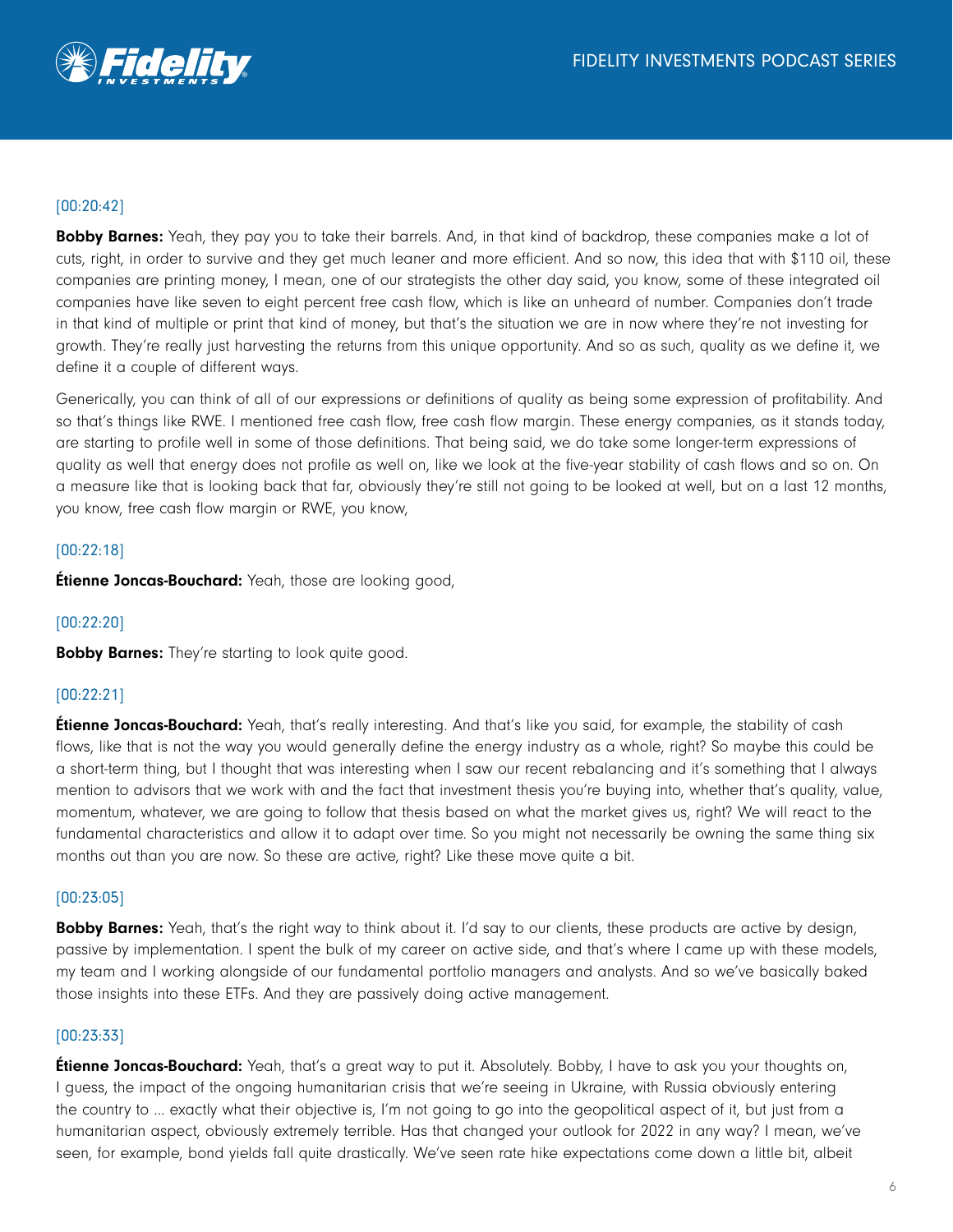

not that much. I know we had, for example, the swaps market was pricing in a 50 bips hike a week ago for the next meeting. It is now back down to about .24. I think it's even a little bit less than one hike. Has that impacted the way you're approaching this year or is it more of a short-term maybe readjustment?

# [00:24:39]

**Bobby Barnes:** It's a good question, and it has impacted the way that I'm thinking about this year. But it's done so in a way that it has exacerbated a lot of the moves I was expecting already.

So, before any of this started out, my prescription, as it is now at the beginning of the year, was for an economic slowdown based off of a lot of the analyzes and stuff I had been doing up to that point. Similarly, if you had talked to me in January, I would have said the same thing I said to you just now about energy and oil. And so, with respect to both of those two things, I think that what we're seeing over in Ukraine is exacerbating.

And so just to walk you through the globe and how that works: Russia is one of the major oil providers. The world, I think correctly and rightly, has shunned them for what they've done invading a sovereign country in Ukraine. And as a result, there are a ton of sanctions which my team is actually reacting to real time right now. And so the punch line here is that this supply/demand imbalance that I mentioned for oil is going to be exacerbated. It's going to be worse than my prior expectation even before any of this started. And that's why I mentioned there's another reason why I'm constructive on oil as a commodity, but not necessarily, you know, all commodities, because the same is not necessarily true for things like aluminum and such.

Similarly, I mentioned my prescription for a global economic slowdown, so slowing economic activity. This situation is not going to help that especially over in Europe, where I'm trying to remember which country it is. There was some country. Maybe it was Turkey where ... I think it was. Maybe it was Turkey where tourism is a big part of their economy. And on financial news, a few days ago, I saw the stat of how many of their tours actually come from Ukraine. It was like a big number. And I think it's, there's one thing you can bet on, there aren't going to be as many vacationers from Ukraine over the next 12 months. So that's going to be a negative impact to the Turkish economy, and they're probably bank shots from there right across Europe. And so it's just going to further exacerbate some of that slowing growth that we'll experience in those areas in 2022.

## [00:27:14]

**Étienne Joncas-Bouchard:** Interesting. I think that's really, once again, from a financial perspective, putting aside the humanitarian side, I think that's what's scaring maybe market participants a little bit is that this will lead to maybe even a quicker slowdown from an economic growth standpoint, but won't necessarily bring inflation down. And, because you're talking about energy prices, for example, like if you live in Germany or you live in any country that's supplied oil from Russia, and all of a sudden your energy costs just to warm your house has gone up. That's inflationary. And I think that the worry now is that we enter in this environment where there's little growth but high inflation, which is really not a good scenario for any asset or for the majority of asset classes.

## [00:28:05]

**Bobby Barnes:** That's right. Yeah, I think I've been toying with this idea in my head. I I'm going to say it, describe it as we have a date with the inevitable. And the reason why I say that is that, federal reserves across the globe, they have the mandate of managing inflation. And so, the time to raise rates is usually when ... you want to do it when the economy is accelerating, not decelerating. But we're kind of in this environment where it's a catch 22, where some would argue the Fed is behind the curve. They should have raised them in 2021.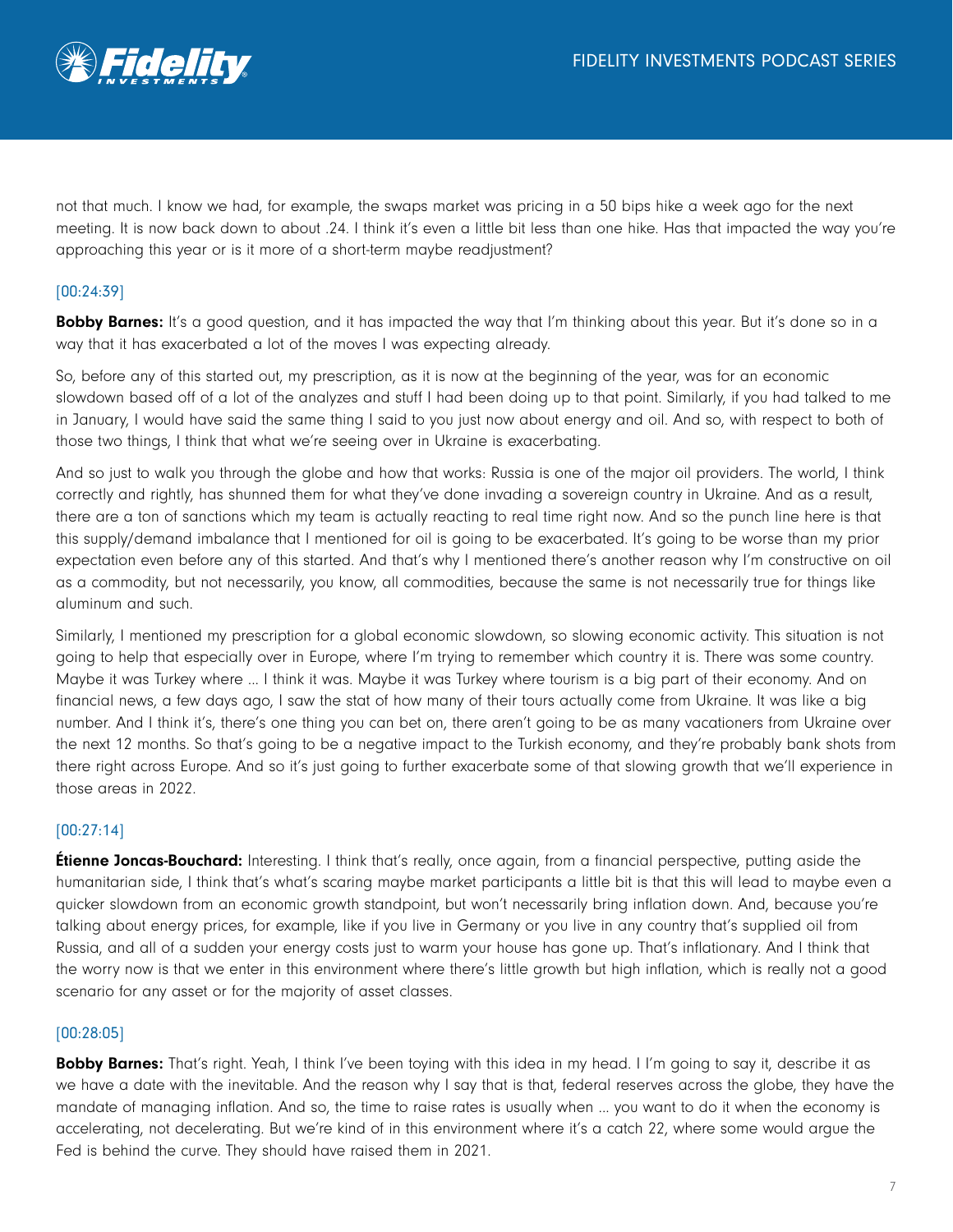

But now we're in 2022 and everything that you and I are just discussing right now, I mean, inflation is rising and there are some pockets, particularly energy that are going to continue to be a headwind or they will further propel inflation. And so the Fed has to ... their hand is forced. They're going to have to raise rates to help slow the economy down and battle that. But that activity is going to be a double headwind because the economy is on pace to start to slow down anyway, just kind of given the way that it typically ebbs and flows and oscillates throughout the years. And so in the U.S., I don't yet have a concern about a hard landing or actual ... you said it earlier ... a contraction.. I'm still specifically talking about slowing growth, not negative growth. That being said, Europe, they're not on as strong of a footing as the U.S. And so, I think there could be a potential that by the end of 2022, with these dynamics we're talking about, they actually could at that point get into negative growth. But you know, it's still early innings. So some of that needs to kind of further come into visibility over the coming months.

## [00:30:06]

**Étienne Joncas-Bouchard:** Yeah. Interesting to see how central banks are going to kind of play this out to say, yeah, realize maybe they're a little bit late, but at the same time, like you mentioned, maybe being there, getting their hands forced a little bit to try and combat inflation. But definitely, you don't want to be doing that necessarily when you see the pace of growth already slowing down, straining financial conditions just a little bit more, just increasing the cost of borrowing just a little bit more. You know, incremental changes can lead to big impacts over time, I think. So, that's one of the things that we're definitely keeping an eye out for, especially here in Canada with regards to our housing market. That's one of the big drivers of the economy, and there's been a lot of calls about trying to find a way to get that under control because we've seen house prices go absolutely bananas over the past year and a half. But you know, it would be tough to see that be the kind of the nail. You will have to slow down the economy as a whole because we're taking that cookie jar way.

## [00:31:12]

Bobby Barnes: Yeah, I mean, and just to touch on one thing you mentioned before about the number, I would actually advise people not to anchor on the number of hikes, but the direction. And when you simplify the problem that way… where we stand today, the direction's up. I'm not going to split hairs about, is it 5 or is it 7? The answer, as it sits today, is up. Now that can get revised later on in the year, we're going to go up. But you know, with regard to whether it's 3or 5 or 7, some of that will depend on how dynamics play out through the rest of the year. But what I can guarantee you is that the number isn't 0. And so, you have to think, accordingly. So, the Fed, what they do is one dimensional. They are either slowing the economy or they're trying to speed it up. They've got a gas pedal and a brake.

#### [00:32:05]

**Étienne Joncas-Bouchard:** I was going to say it's a switch that goes either on or off or up or down.

#### [00:32:09]

Bobby Barnes: Yeah. And so the answer is to slow it, but you need to, there is a delicate needle they need to thread where they need to slow it, but not in a way that creates a hard landing.

#### [00:32:22]

**Étienne Joncas-Bouchard:** OK. Bobby, I mean, look, we're already at 31 minutes or so. This always flies by when we're chatting. I think our advisors have a ton to gain from these conversations. I have a ton to gain. I always love these, so I just want to thank you very much for your time. Do you have any little final comments, words of wisdom or should we just shut it down?